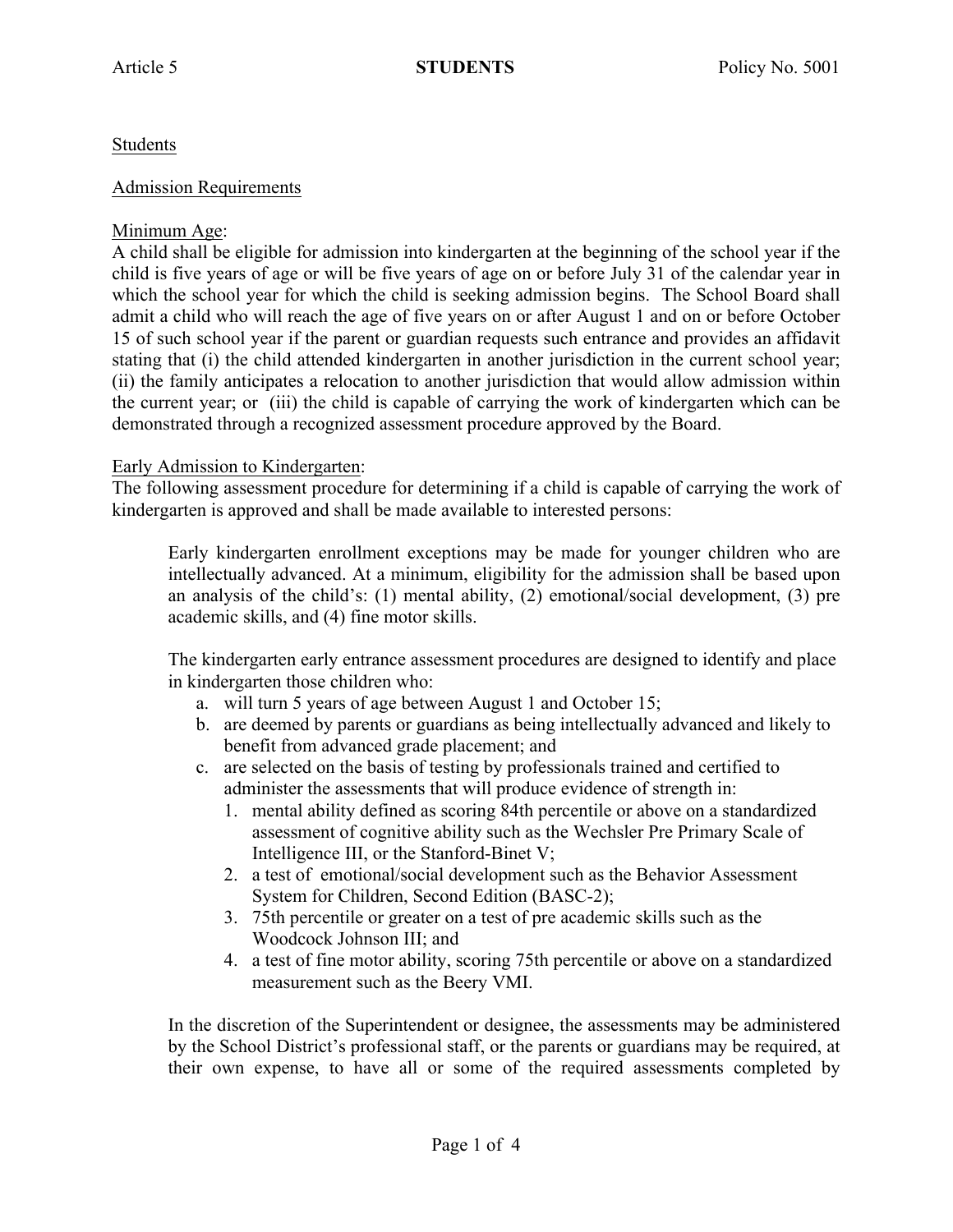reputable professionals and to submit the results of such assessments to the School District.

The decision regarding early entrance to kindergarten requires careful consideration of all factors that affect kindergarten success with final determination to be made based on the recommendation of the District Evaluation Team, to be composed of such individuals as the Superintendent or designee determine appropriate. The academic, social, and emotional readiness, as well as the student's physical development and well-being, must be weighed with institutional factors also considered. Sound decision making in the area of early entrance to kindergarten is dependent upon reliable information regarding a student's readiness and a thoughtful balancing of the myriad of factors implicated by the decision. Parents will be notified in writing of the results of the Early Kindergarten Entrance assessment and the determination of the District Evaluation Team in a timely fashion; not to exceed three weeks after the assessments are completed.

Families who seek early admission of their child into kindergarten must obtain an *Early Entrance to Kindergarten Packet* from the School District Administration.

Parents must fill out the early entrance application forms, which include a parent questionnaire and obtain and attach a reference letter from someone who is well acquainted with the child but not a relative of the child. The person providing this reference should know the child well enough that they can speak with some expertise about the child's attributes and abilities. The reference letter should indicate whether this person recommends the child be schooled with children who will be a year older than the child and, if so, the evidence this person has concerning the child's mental ability, fine and gross motor ability, visual and auditory discrimination, emotional/social development, and communication skills. Suggestions for this reference letter are a preschool teacher, a Sunday school teacher, a day-care provider, or a physician.

The assessment request, reference letter and parent questionnaire must be completed and returned to the District no later than May 25th of the spring before fall enrollment to allow summer assessment to be completed.

Decisions regarding early kindergarten entrance must include consideration of the above and shall not be made based on sex, disability, race, color, religion, veteran status, national or ethnic origin, age, marital status, pregnancy, childbirth or related medical condition, sexual orientation or gender identity, or other protected status of the child or the child's parents or guardians. Institutional factors, such as capacity, may also be considered.

#### Admission to First Grade:

A child may be eligible to enter first grade, even if the child has not attended kindergarten, if the child is six years of age or will be six years of age on or before October 15 of the current school year and school officials determine that first grade is the appropriate placement for the child.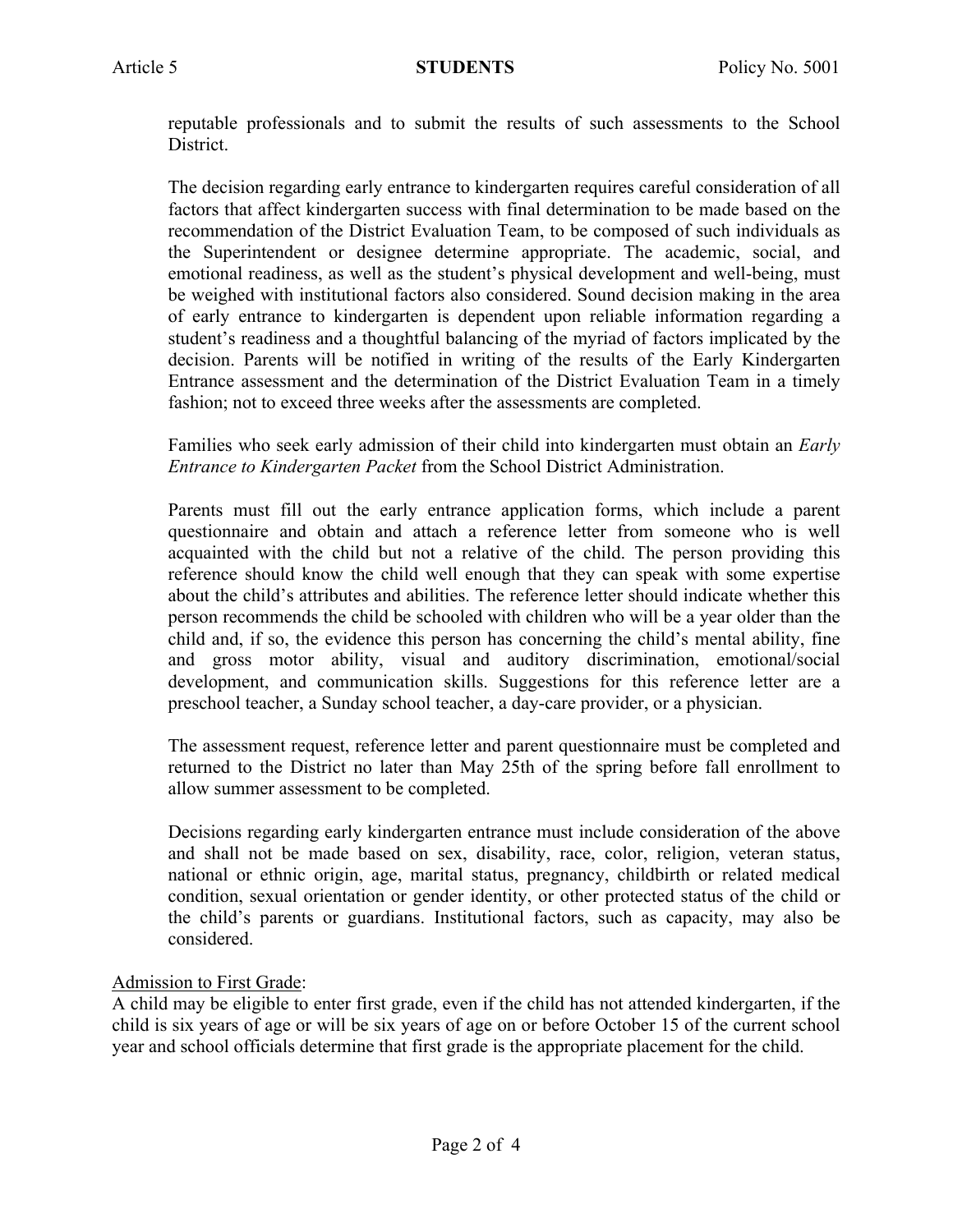# Graduates:

A student who has received a high school diploma or received a General Equivalency Diploma shall not be eligible for admission or continued enrollment.

# Age 21:

A student shall not be admitted or continued in enrollment after the end of the school year in which the student reaches the age of 21. The school year for this purpose ends at the last day of instruction for graduating seniors.

# Birth Certificate, Physical, Visual Evaluation and Immunization:

The parents or legal guardian shall furnish:

- (1) A certified copy of the student's birth certificate issued by the state in which the child was born, upon admission of a child for the first time, shall be provided within 30 days of enrollment. Other reliable proof of the child's identify and age, accompanied by an affidavit explaining the inability to produce a copy of the birth certificate, may be used in lieu of a birth certificate. An affidavit is defined as a notarized statement by an individual who can verify the reason a copy of the birth certificate cannot be produced. (Failure to provide the birth certificate does not result in non-enrollment or disenrollment, but does result in a referral to local law enforcement for investigation).
- (2) Evidence of a physical examination by a physician, physician assistant, or nurse practitioner, within six months prior to the entrance of the child into the beginner grade and the seventh grade or, in the case of a transfer from out of state, to any other grade, unless the parent or legal guardian submits a written statement objecting to a physical examination.
- (3) Evidence of a visual evaluation by a physician, a physician assistant, an advanced practice registered nurse, or an optometrist, within six months prior to the entrance of the child into the beginner grade or, in the case of a transfer from out of state, to any other grade, unless the parent or legal guardian submits a written statement objecting to a visual evaluation. The visual evaluation is to consist of testing for amblyopia, strabismus, and internal and external eye health, with testing sufficient to determine visual acuity.
- (4) Evidence of protection against diphtheria, tetanus, pertussis, polio, measles, mumps, and rubella, Hepatitis B, Varicella (chicken pox), Haemophilus Influenzae type b (Hib), invasive pneumococcal disease and other diseases as required by applicable law, by immunization, prior to enrollment, unless the parent or legal guardian submits a written statement that establishes than an exception to the immunization requirements are met.
- (5) Every student entering the seventh grade shall have a booster immunization containing diphtheria and tetanus toxoids and an acellular pertussis vaccine which meets the standards approved by the United States Public Health Service for such